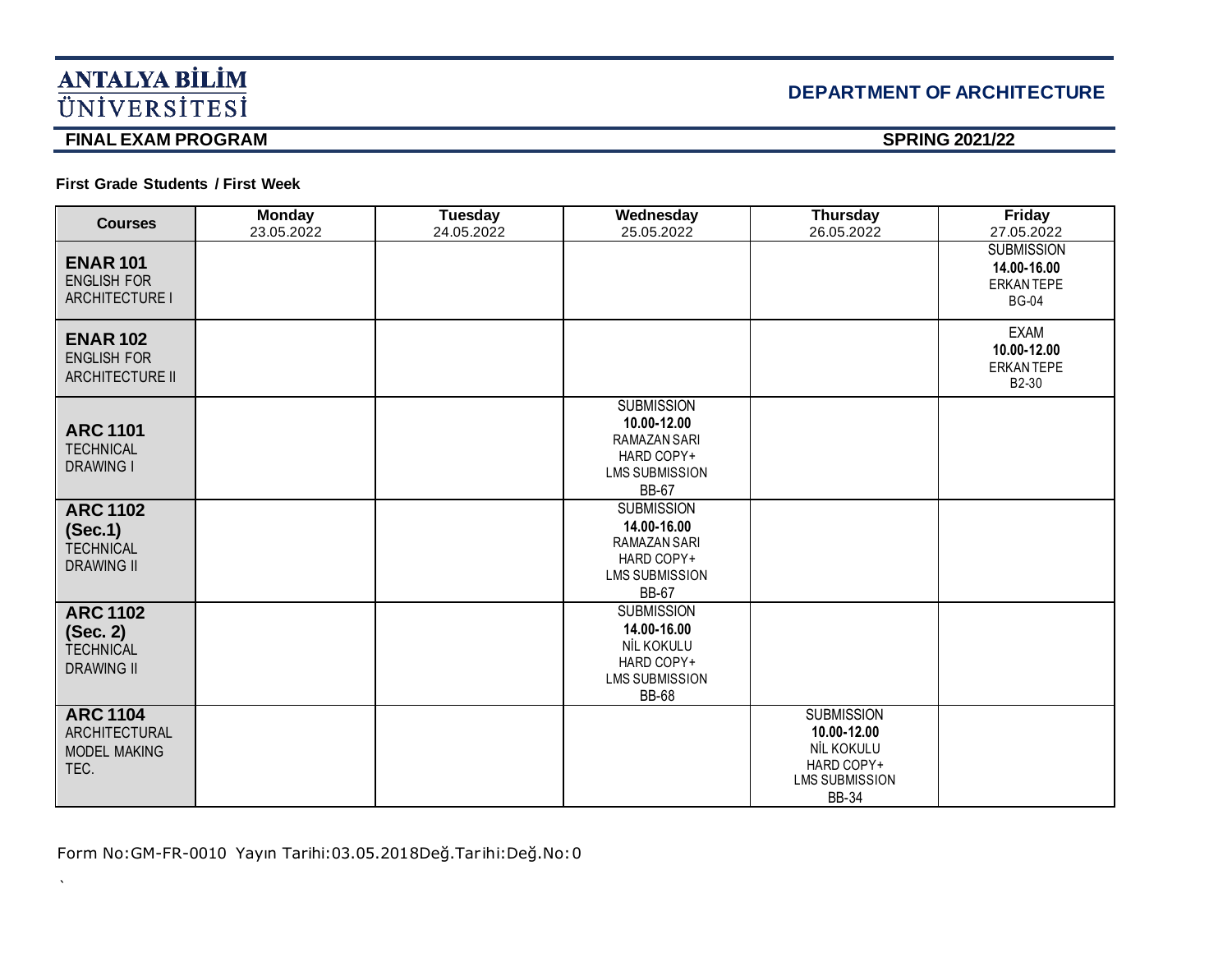# **DEPARTMENT OF ARCHITECTURE**

## **FINAL EXAM PROGRAM** SPRING 2021/22

| <b>ARC 1402</b><br><b>MATERIALS AND</b><br><b>CONSTRUCTION</b><br><b>TECHNIQUES</b>      | <b>WRITTEN EXAM</b><br>13.00-15.00<br>NİL KOKULU<br>ARC STD A (Studio G1) |  |  |
|------------------------------------------------------------------------------------------|---------------------------------------------------------------------------|--|--|
| <b>HIST 102</b><br>ATATURK'S<br>PRINCIPLES AND<br><b>REVOLUTION</b><br><b>HISTORY II</b> | <b>EXAM</b><br>17.00-22.00                                                |  |  |

\**Students whom their exams have clashes see the chair of the department.*

### **First Grade Students / Second Week**

 $\lambda$ 

| <b>Courses</b>                                             | <b>Sunday</b>                                                                                                      | <b>Monday</b>                                                                                                          | <b>Tuesday</b> | Wednesday                                                                                | <b>Thursday</b> | Friday     |
|------------------------------------------------------------|--------------------------------------------------------------------------------------------------------------------|------------------------------------------------------------------------------------------------------------------------|----------------|------------------------------------------------------------------------------------------|-----------------|------------|
|                                                            | 29.05.2022                                                                                                         | 30.05.2022                                                                                                             | 31.05.2022     | 01.06.2022                                                                               | 02.06.2022      | 03.06.2022 |
|                                                            | <b>SUBMISSION LMS</b>                                                                                              | <b>JURY</b>                                                                                                            |                |                                                                                          |                 |            |
| <b>ARC 1001</b><br><b>ARCHITECTURAL</b><br><b>DESIGN I</b> | <b>Until 23.59</b><br>SELİN AKDEĞİRMEN<br>ERCAN<br><b>BESTE SABIR ONAT</b><br>LMS SYSTEM                           | 09.00-15.30<br>SELİN AKDEĞİRMEN<br>ERCAN<br><b>BESTE SABIR ONAT</b><br><b>HARD COPY</b><br><b>BB-34</b>                |                |                                                                                          |                 |            |
| <b>ARC 1002</b><br>ARCHITECTURAL<br><b>DESIGN II</b>       | <b>SUBMISSION LMS</b><br><b>Until 23.59</b><br>FUNDA ALYANAK<br>KAYA<br>NIL KOKULU<br>HAKAN HACIOĞLU<br>LMS SYSTEM | <b>JURY</b><br>09.00-17.30<br>FUNDA ALYANAK KAYA<br>NİL KOKULU<br>HAKAN HACIOĞLU<br>HARD COPY<br>ARC STD A (Studio G1) |                |                                                                                          |                 |            |
| <b>ARC 1000</b><br><b>BASIC DESIGN</b>                     |                                                                                                                    |                                                                                                                        |                | SUBMISSION/JURY<br>09.00-16.00<br><b>BESTE SABIR</b><br><b>HARD COPY</b><br><b>BB-36</b> |                 |            |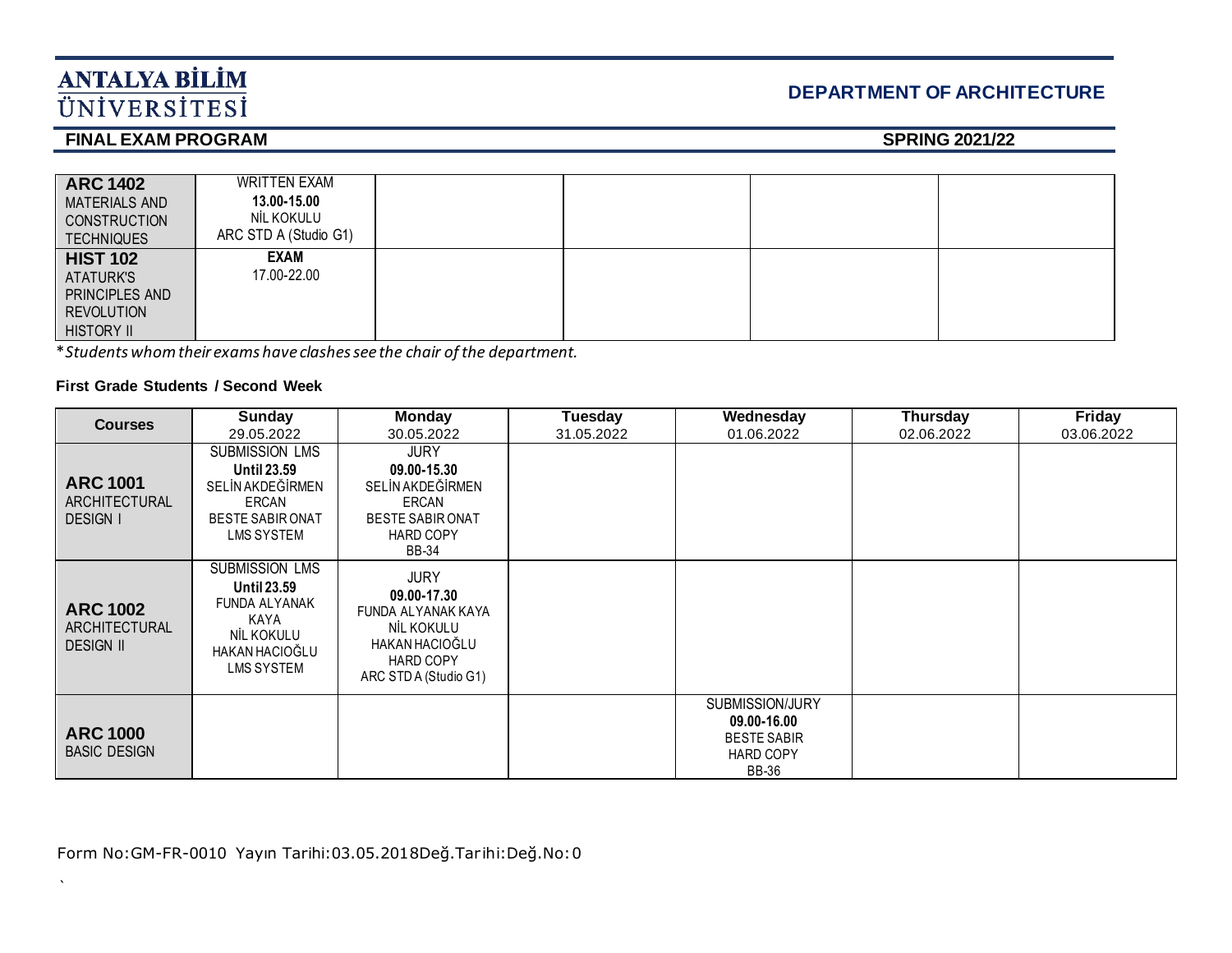# **DEPARTMENT OF ARCHITECTURE**

# **FINAL EXAM PROGRAM** SPRING 2021/22

 $\bar{\mathbf{v}}$ 

**Second Grade Students / First Week** 

| <b>Courses</b>                                                                                         | <b>Monday</b><br>23.05.2022                                                                            | <b>Tuesday</b><br>24.05.2022                                                                                     | Wednesday<br>25.05.2022                                                                                  | <b>Thursday</b><br>26.05.2022                                                                                | <b>Friday</b><br>27.05.2022                                                                             |
|--------------------------------------------------------------------------------------------------------|--------------------------------------------------------------------------------------------------------|------------------------------------------------------------------------------------------------------------------|----------------------------------------------------------------------------------------------------------|--------------------------------------------------------------------------------------------------------------|---------------------------------------------------------------------------------------------------------|
| <b>ARC 2004</b><br>(ARC 204)<br><b>SUSTAINABLE</b><br><b>DESIGN</b>                                    | <b>SUBMISSION</b><br>11.00-12.00<br>HÜLYA AYBEK<br>HARD COPY+<br><b>LMS SUBMISSION</b><br><b>BB-55</b> |                                                                                                                  |                                                                                                          |                                                                                                              |                                                                                                         |
| <b>ARC 2102</b><br>(ARC 341)<br>ARCHITECTURAL<br><b>DRAWING AND</b><br>REPRES. II                      |                                                                                                        | <b>SUBMISSION</b><br>10.00-12.00<br><b>HAKAN HACIOĞLU</b><br>HARD COPY+<br><b>LMS SUBMISSION</b><br><b>BB-24</b> |                                                                                                          |                                                                                                              |                                                                                                         |
| <b>ARC 2302</b><br>(ARC 232)<br>HISTORY OF ARCH.                                                       |                                                                                                        |                                                                                                                  | <b>SUBMISSION</b><br>14.00-16.00<br>MUSTAFA KOÇAK<br>HARD COPY+<br><b>LMS SUBMISSION</b><br><b>BB-78</b> |                                                                                                              |                                                                                                         |
| <b>ARC 2401</b><br>(ARC 241)<br><b>BUILDING CONS.</b><br><b>SYSTEMS AND</b><br>TECH. I                 |                                                                                                        |                                                                                                                  |                                                                                                          |                                                                                                              | <b>SUBMISSION</b><br>10.00-12.00<br>RAMAZAN SARI<br>HARD COPY+<br><b>LMS SUBMISSION</b><br><b>BB-67</b> |
| <b>ARC 2402</b><br>(ARC 242)<br>(Section 1)<br><b>BUILDING CONS.</b><br><b>SYSTEMS AND</b><br>TECH. II |                                                                                                        |                                                                                                                  |                                                                                                          | <b>SUBMISSION / JURY</b><br>13.30-17.30<br>OYA KESKİN<br>HARD COPY+<br><b>LMS SUBMISSION</b><br><b>BB-35</b> |                                                                                                         |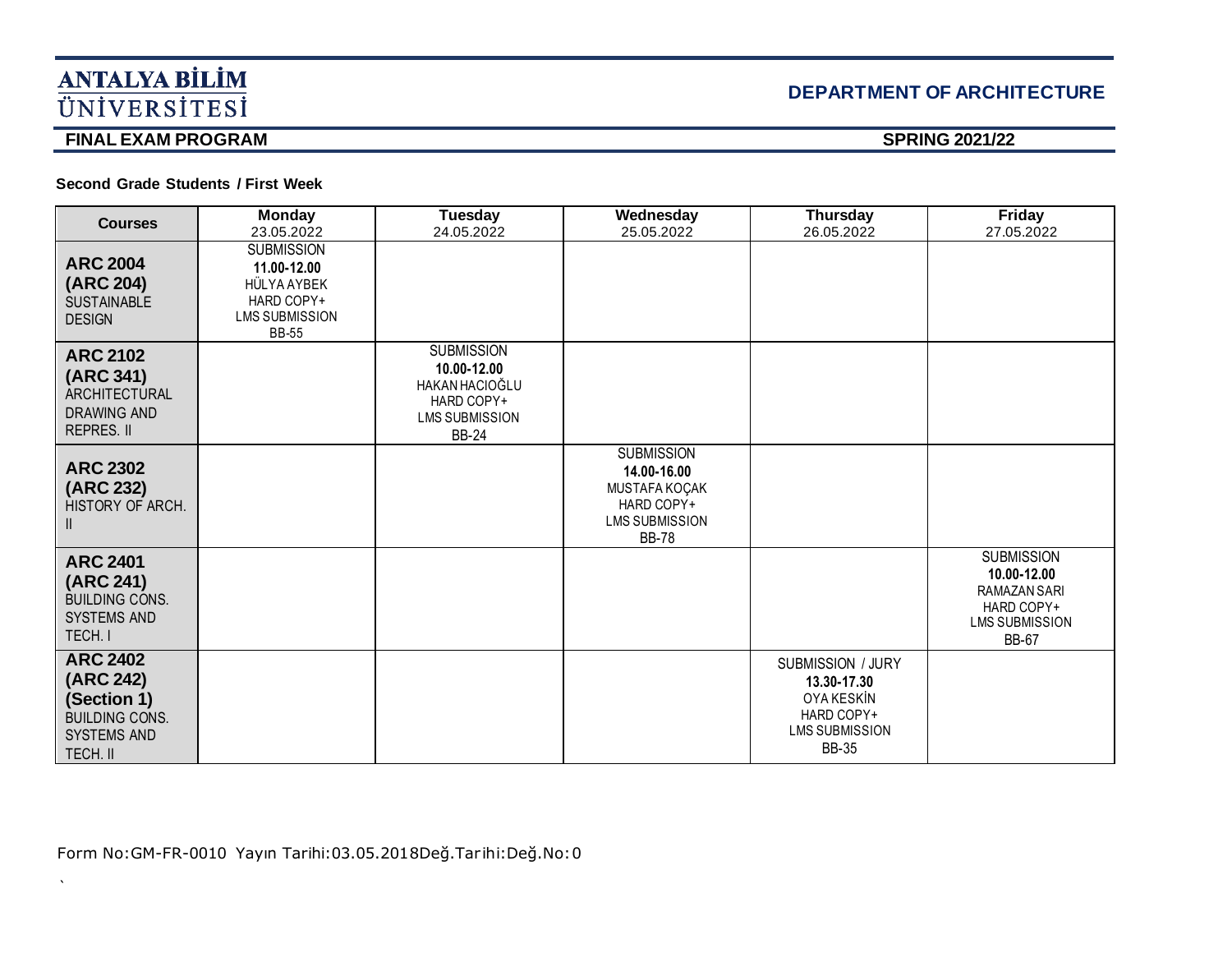# **DEPARTMENT OF ARCHITECTURE**

## **FINAL EXAM PROGRAM** SPRING 2021/22

| <b>ARC 2402</b><br>(ARC 242)<br>(Section 2)<br><b>BUILDING CONS.</b><br>SYSTEMS AND<br>TECH. II |  |                                                                                                        | <b>SUBMISSION</b><br>14.00-15.00<br>RAMAZAN SARI<br>HARD COPY+<br>LMS SUBMISSION<br><b>BB-67</b> |  |
|-------------------------------------------------------------------------------------------------|--|--------------------------------------------------------------------------------------------------------|--------------------------------------------------------------------------------------------------|--|
| <b>ARC 2404</b><br>(ARC 345)<br>DESIGN OF CONST.<br><b>SYSTEMS</b>                              |  | <b>SUBMISSION</b><br>10.00-12.00<br>FUNDA ALYANAK KAYA<br>HARD COPY+<br>LMS SUBMISSION<br><b>BB-35</b> |                                                                                                  |  |

\**Students whom their exams have clashes see the chair of the department.*

### **Second Grade Students / Second Week**

 $\lambda$ 

| <b>Courses</b>                                                     | <b>Monday</b><br>30.05.2022 | Tuesday<br>31.05.2022                                                                                                       | Wednesday<br>01.06.2022                                                                                                       | <b>Thursday</b><br>02.06.2022 | <b>Friday</b><br>03.06.2022 |
|--------------------------------------------------------------------|-----------------------------|-----------------------------------------------------------------------------------------------------------------------------|-------------------------------------------------------------------------------------------------------------------------------|-------------------------------|-----------------------------|
| <b>ARC 2001</b><br>(ARC 201)<br>ARCHITECTURAL<br><b>DESIGN III</b> |                             | <b>SUBMISSION LMS</b><br><b>Until 23.59</b><br>ALI OLGU CEYLAN<br><b>SETENAY UCAR</b><br><b>LMS SYSTEM</b>                  | SUBMISSION/JURY<br>09.00-17.30<br>ALI OLGU CEYLAN<br><b>SETENAY UCAR</b><br><b>HARD COPY</b><br><b>BB-35</b>                  |                               |                             |
| <b>ARC 2002</b><br>(ARC 202)<br>ARCHITECTURAL<br><b>DESIGN IV</b>  |                             | <b>SUBMISSION LMS</b><br><b>Until 23.59</b><br>HÜLYA AYBEK<br>RAMAZAN SARI<br><b>SERİMAYGEN KİŞTİN</b><br><b>LMS SYSTEM</b> | SUBMISSION/JURY<br>09.00-17.30<br>HÜLYA AYBEK<br>RAMAZAN SARI<br><b>SERİMAYGEN KİŞTİN</b><br><b>HARD COPY</b><br><b>BB-34</b> |                               |                             |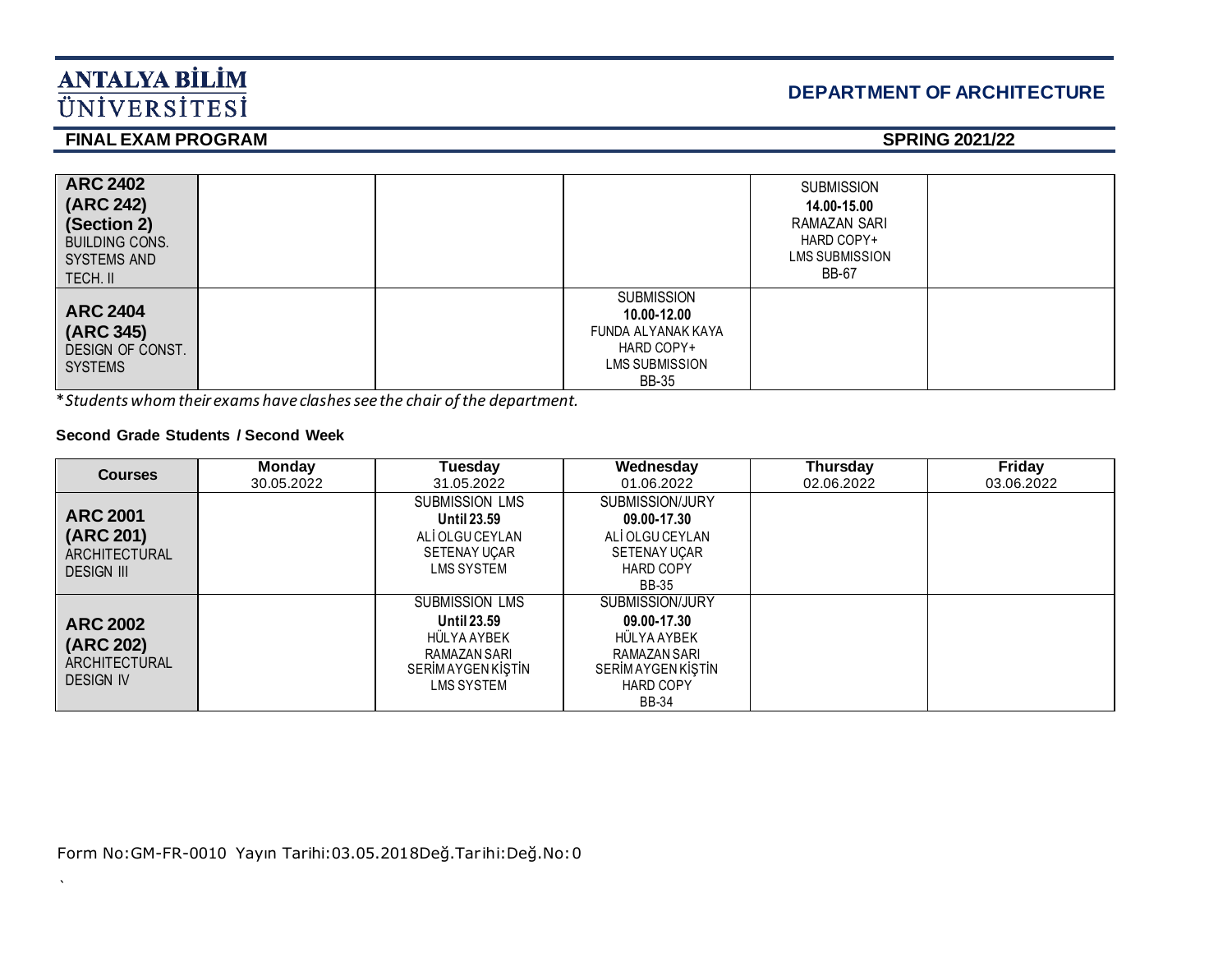# **DEPARTMENT OF ARCHITECTURE**

## **FINAL EXAM PROGRAM** SPRING 2021/22

 $\bar{\mathbf{v}}$ 

### **Third Grade Students / First Week**

| <b>Courses</b>                                                                                               | <b>Monday</b><br>23.05.2022 | <b>Tuesday</b><br>24.05.2022                                                                                                         | Wednesday<br>25.05.2022                                                                                                                 | <b>Thursday</b><br>26.05.2022                                                                                 | <b>Friday</b><br>27.05.2022                                                                                          |
|--------------------------------------------------------------------------------------------------------------|-----------------------------|--------------------------------------------------------------------------------------------------------------------------------------|-----------------------------------------------------------------------------------------------------------------------------------------|---------------------------------------------------------------------------------------------------------------|----------------------------------------------------------------------------------------------------------------------|
| <b>ARC 3004</b><br>(ARC 304)<br>(Sec. 1)<br><b>URBAN DESIGN</b><br><b>STUDIO II</b>                          |                             |                                                                                                                                      |                                                                                                                                         |                                                                                                               | <b>SUBMISSION/JURY</b><br>10.00-13.00<br>ABDURRAHMAN MOHAMMED<br>HARD COPY+<br><b>LMS SUBMISSION</b><br><b>BB-35</b> |
| <b>ARC 3004</b><br>(ARC 304)<br>(Sec. 2)<br><b>URBAN DESIGN</b><br><b>STUDIO II</b>                          |                             |                                                                                                                                      |                                                                                                                                         |                                                                                                               | <b>SUBMISSION</b><br>10.00-12.00<br><b>BESTE SABIR</b><br>HARD COPY+<br><b>LMS SUBMISSION</b><br><b>BB-24</b>        |
| <b>ARC 3302</b><br>(ARC 332)<br><b>HISTORY OF</b><br>CONTEM.<br><b>ARCHITECTURE</b>                          |                             |                                                                                                                                      |                                                                                                                                         | <b>SUBMISSION</b><br>13.30-15.30<br>ESİN BÖLÜKBAŞ DAYI<br>HARD COPY+<br><b>LMS SUBMISSION</b><br><b>BB-53</b> |                                                                                                                      |
| <b>ARC 3402</b><br>(ARC 344)<br><b>ENVIRONMENTAL</b><br>CONTROL TECH.<br>AND SYSTEMS II                      |                             |                                                                                                                                      |                                                                                                                                         | <b>WRITTEN EXAM</b><br>10.00-11.00<br><b>OYA KESKİN</b><br>ARC STD B (Studio F1)                              |                                                                                                                      |
| <b>ARC 3602</b><br>(ARC 262)<br><b>RECORDING AND</b><br>ANALYSIS OF<br><b>HISTORICAL</b><br><b>BUILDINGS</b> |                             | <b>LMS SUBMISSION</b><br><b>UNTIL 23.59</b><br>AYŞE ESİN KULELİ<br>ESİN BÖLÜKBAŞ DAYI<br>SELİN AKDEĞİRMEN ERCAN<br><b>LMS SYSTEM</b> | SUBMISSION/JURY<br>9.30-15.00<br>AYSE ESIN KULELI<br>ESİN BÖLÜKBAŞ DAYI<br>SELİN AKDEĞİRMEN ERCAN<br>HARD COPY<br>ARC STD B (Studio F1) |                                                                                                               |                                                                                                                      |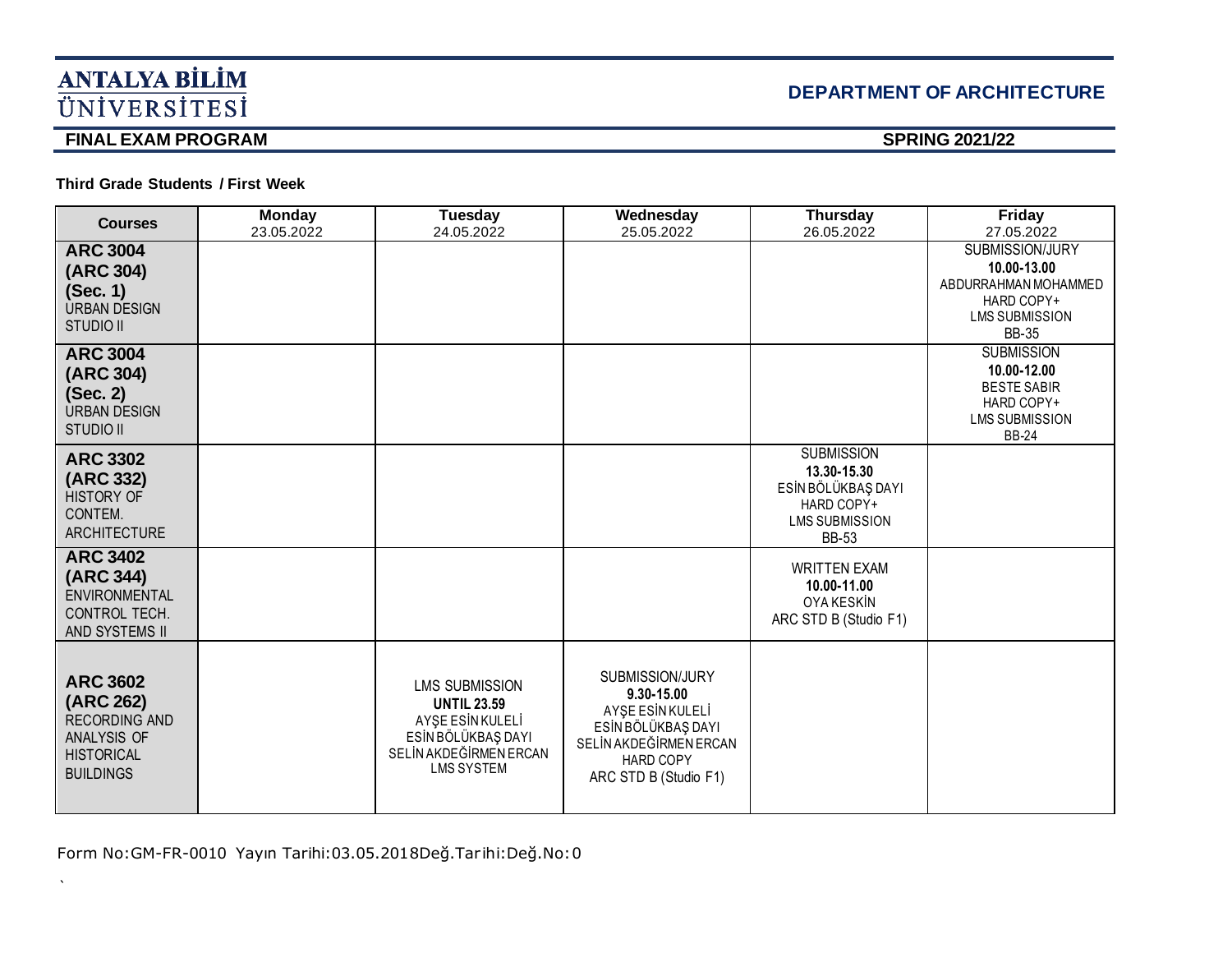# **DEPARTMENT OF ARCHITECTURE**

# **FINAL EXAM PROGRAM** SPRING 2021/22

| <b>ARC 3054</b><br><b>INTERIOR DESIGN</b> | <b>SUBMISSION</b><br>13.30-15.30<br>NİL KOKULU<br>HARD COPY+<br><b>LMS SUBMISSION</b><br><b>BB-68</b> |  |
|-------------------------------------------|-------------------------------------------------------------------------------------------------------|--|
| <b>ARC 3056</b><br>UNIVERSAL DESIGN       | <b>SUBMISSION</b><br>10.00-12.00                                                                      |  |
| IN ACCESIBILITY                           | FUNDA ALYANAK KAYA<br>HARD COPY+                                                                      |  |
|                                           | LMS SUBMISSION                                                                                        |  |
|                                           | BB-67                                                                                                 |  |
| <b>ARC 3059</b>                           | <b>SUBMISSION</b>                                                                                     |  |
| PRINCIPLES IN THE                         | 10.00-12.00                                                                                           |  |
| <b>LANDSCAPE</b>                          | ABDURRAHMAN MOHAMMED                                                                                  |  |
|                                           | HARD COPY+                                                                                            |  |
|                                           | LMS SUBMISSION                                                                                        |  |
|                                           | <b>BB-61</b>                                                                                          |  |

\**Students whom their exams have clashes see the chair of the department.*

### **Third Grade Students / Second Week**

 $\lambda$ 

| <b>Courses</b>                                                    | Sunday<br>29.05.2022                                                                         | <b>Monday</b><br>30.05.2022                                                                                                          | Tuesday<br>31.05.2022 | Wednesday<br>01.06.2022                                                                          | <b>Thursday</b><br>02.06.2022                                                                          | Friday<br>03.06.2022 |
|-------------------------------------------------------------------|----------------------------------------------------------------------------------------------|--------------------------------------------------------------------------------------------------------------------------------------|-----------------------|--------------------------------------------------------------------------------------------------|--------------------------------------------------------------------------------------------------------|----------------------|
| <b>ARC 3001</b><br>(ARC 301)<br>ARCHITECTURAL<br><b>DESIGN V</b>  |                                                                                              |                                                                                                                                      |                       | <b>LMS SUBMISSION</b><br><b>UNTIL 23.59</b><br>OYA KESKİN<br>ÖZLEM ŞATIR TAŞÇIOĞLU<br>LMS SYSTEM | SUBMISSION/JURY<br>09.00-17.30<br>OYA KESKİN<br>ÖZLEM ŞATIR TAŞÇIOĞLU<br><b>HARD COPY</b><br>ARC STD A |                      |
| <b>ARC 3002</b><br>(ARC 302)<br>ARCHITECTURAL<br><b>DESIGN VI</b> | LMS SUBMISSION<br><b>UNTIL 23.59</b><br>AYŞE ESİN KULELİ<br>ESİN BÖLÜKBAŞ DAYI<br>LMS SYSTEM | SUBMISSION/JURY<br>09.00-17.30<br>AYSE ESIN KULELI<br>ESİN BÖLÜKBAŞ DAYI<br>ALPER GÜLLE<br><b>HARD COPY</b><br>ARC STD B (Studio F1) |                       |                                                                                                  |                                                                                                        |                      |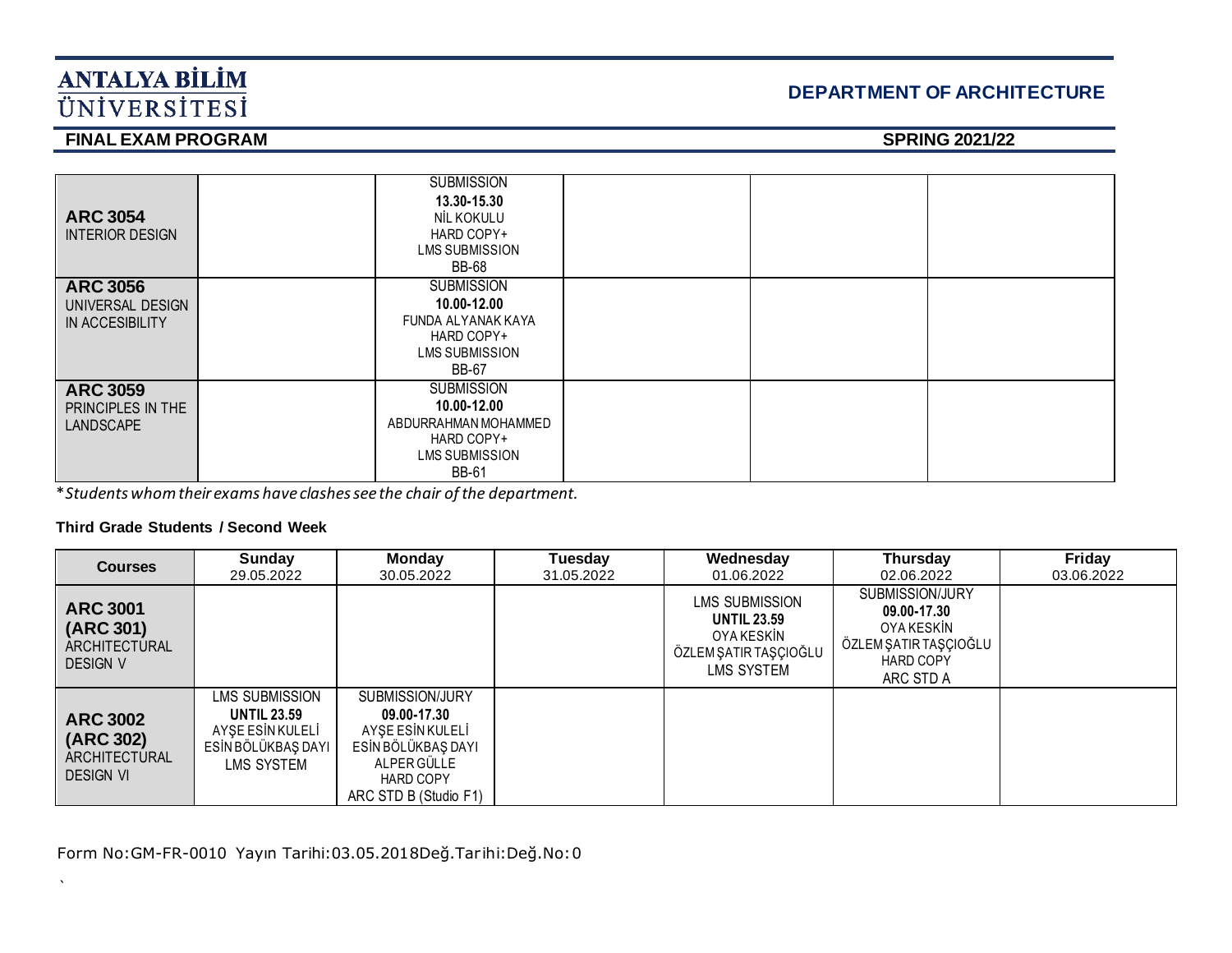# **DEPARTMENT OF ARCHITECTURE**

## **FINAL EXAM PROGRAM** SPRING 2021/22

 $\bar{\mathbf{v}}$ 

**Fourth Grade Students / First Week** 

| <b>Courses</b>                                                                              | <b>Monday</b><br>23.05.2022                                                                             | Tuesday<br>24.05.2022 | Wednesday<br>25.05.2022                                                                                         | <b>Thursday</b><br>26.05.2022                                                                                     | <b>Friday</b><br>27.05.2022                                                                                        |
|---------------------------------------------------------------------------------------------|---------------------------------------------------------------------------------------------------------|-----------------------|-----------------------------------------------------------------------------------------------------------------|-------------------------------------------------------------------------------------------------------------------|--------------------------------------------------------------------------------------------------------------------|
| <b>ARC 4706 (ARC</b><br>452)<br>PROFESSIONAL<br>PRACTICE AND<br><b>REGULATIONS</b>          | <b>SUBMISSION</b><br>11.00-12.00<br>RAMAZAN SARI<br>HARD COPY+<br><b>LMS SUBMISSION</b><br><b>BB-67</b> |                       |                                                                                                                 |                                                                                                                   |                                                                                                                    |
| <b>ARC 4052</b><br><b>MAPPING TODAY'S</b><br><b>CITIES WITHIN THE</b><br>CONC.OF 21st CENT. |                                                                                                         |                       |                                                                                                                 |                                                                                                                   | <b>SUBMISSION</b><br>14.00-16.00<br><b>BESTE SABIR ONAT</b><br>HARD COPY+<br><b>LMS SUBMISSION</b><br><b>BB-75</b> |
| <b>ARC 4058</b><br>ENVIRONMENTAL<br><b>AESTHETICS</b>                                       |                                                                                                         |                       |                                                                                                                 | <b>SUBMISSION</b><br>10.00-12.00<br>SELİN AKDEĞİRMEN ERCAN<br>HARD COPY+<br><b>LMS SUBMISSION</b><br><b>BB-54</b> |                                                                                                                    |
| <b>ARC 4060</b><br><b>ICONIC BULDINGS</b>                                                   |                                                                                                         |                       | <b>SUBMISSION</b><br>10.00-12.00<br>NİL KOKULU<br>HARD COPY+<br><b>LMS SUBMISSION</b><br><b>BB-68</b>           |                                                                                                                   |                                                                                                                    |
| <b>ARC 4061</b><br>PRINCIPLES OF SITE<br><b>PLANNING</b>                                    |                                                                                                         |                       | <b>SUBMISSION</b><br>14.00-16.00<br>ABDURRAHMAN MOHAMMED<br>HARD COPY+<br><b>LMS SUBMISSION</b><br><b>BB-61</b> |                                                                                                                   |                                                                                                                    |
| <b>ARC 4062</b><br><b>SUSTAINABLE URBAN</b><br><b>DESIGN</b>                                |                                                                                                         |                       |                                                                                                                 |                                                                                                                   | <b>SUBMISSION</b><br>14.00-16.00<br>ABDURRAHMAN MOHAMMED<br>HARD COPY+<br><b>LMS SUBMISSION</b>                    |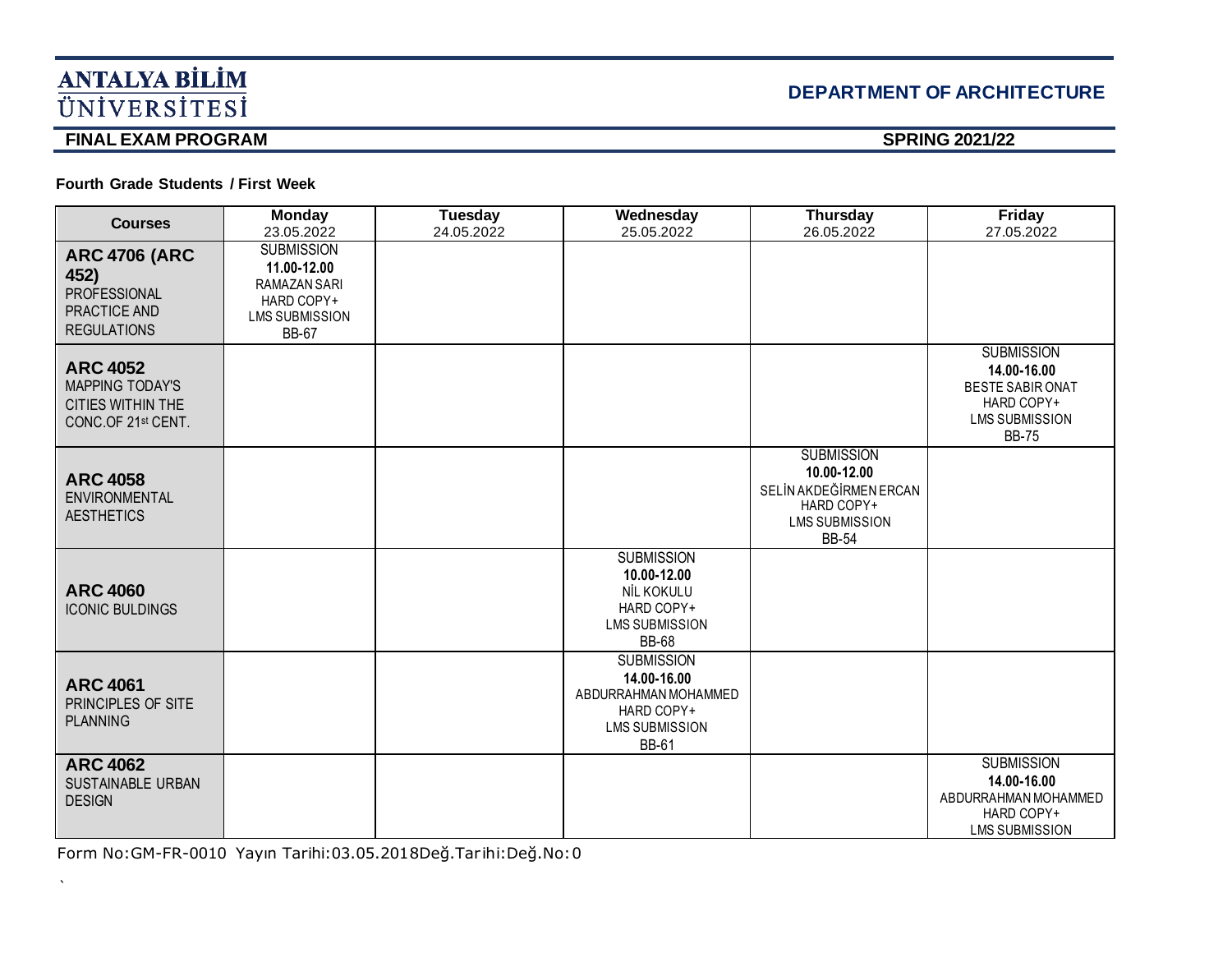## **DEPARTMENT OF ARCHITECTURE**

# **FINAL EXAM PROGRAM** SPRING 2021/22

 $\bar{\mathbf{v}}$ 

|                                                                   |                                                                                                       |                                                                                                        |                                                                                                                   | <b>BB-61</b>                                                                                                   |
|-------------------------------------------------------------------|-------------------------------------------------------------------------------------------------------|--------------------------------------------------------------------------------------------------------|-------------------------------------------------------------------------------------------------------------------|----------------------------------------------------------------------------------------------------------------|
| <b>ARC 4063</b><br><b>DISCUSSING DESIGN</b><br><b>DECISIONS</b>   |                                                                                                       |                                                                                                        | <b>SUBMISSION</b><br>14.00-16.00<br>HÜLYA AYBEK<br>HARD COPY+<br><b>LMS SUBMISSION</b><br><b>BB-55</b>            |                                                                                                                |
| <b>ARC 4064</b><br>THE WAY OF THINKING<br>IN ARCHITECTURE         |                                                                                                       | <b>SUBMISSION</b><br>10.00-12.00<br>HÜLYA AYBEK<br>HARD COPY+<br><b>LMS SUBMISSION</b><br><b>BB-55</b> |                                                                                                                   |                                                                                                                |
| <b>ARC 4352</b><br>ARCHITECTURAL RE-<br><b>USE</b>                |                                                                                                       |                                                                                                        | <b>SUBMISSION</b><br>13.30-15.30<br>MUSTAFA KOÇAK<br>HARD COPY+<br><b>LMS SUBMISSION</b><br><b>BB-78</b>          |                                                                                                                |
| <b>ARC 4452</b><br>HISTORICAL CONST.<br><b>TECHNIQUES</b>         |                                                                                                       |                                                                                                        | <b>SUBMISSION</b><br>10.00-12.00<br>SELİN AKDEĞİRMEN ERCAN<br>HARD COPY+<br><b>LMS SUBMISSION</b><br><b>BB-54</b> |                                                                                                                |
| <b>ARC 4455</b><br><b>INTRODUCTION TO BIM</b>                     |                                                                                                       |                                                                                                        |                                                                                                                   | <b>SUBMISSION</b><br>14.00-16.00<br><b>RAMAZAN SARI</b><br>HARD COPY+<br><b>LMS SUBMISSION</b><br><b>BB-67</b> |
| <b>ARC 4457</b><br><b>INNOVATIVE</b><br><b>MATERIALS IN ARCH.</b> | <b>SUBMISSION</b><br>15.00-17.00<br>NİL KOKULU<br>HARD COPY+<br><b>LMS SUBMISSION</b><br><b>BB-68</b> |                                                                                                        |                                                                                                                   |                                                                                                                |